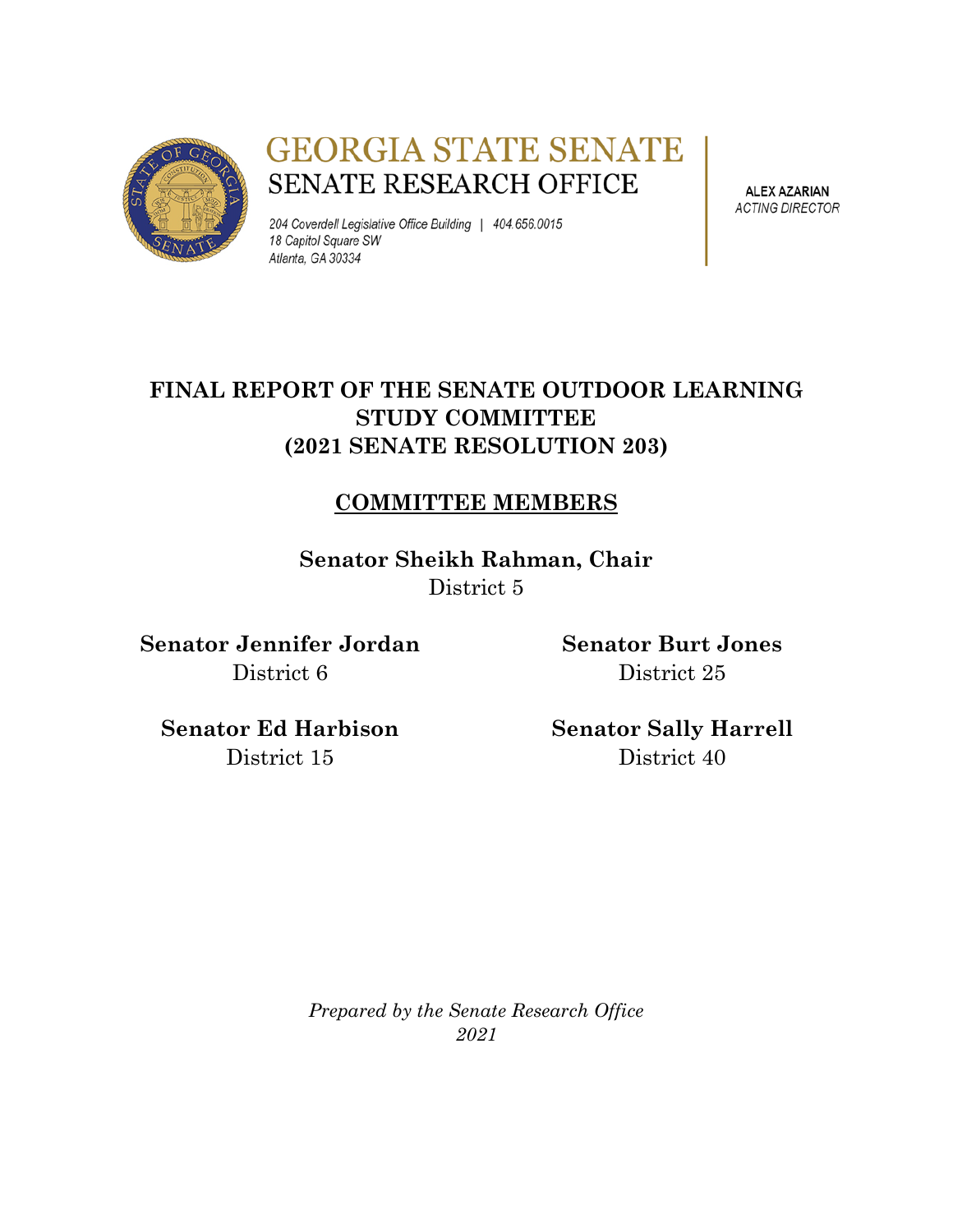### **COMMITTEE FOCUS, CREATION, AND DUTIES**

The Senate Outdoor Learning Study Committee was created by the adoption of Senate Resolution 203 during the 2021 Legislative Session. The Committee was tasked with understanding how outdoor learning experiences can help Georgia's children and young adults both in their educational experience and in their personal development, and identifying legislative responses that could provide Georgia's children and young adults with more opportunities for beneficial and effective outdoor learning experiences. The Committee met twice during the interim, on September 2, 2021, and again on October 18, 2021. Both Committee meetings took place at the Georgia State Capitol. During these meetings, the Committee received public testimony from a number of industry participants and stakeholders.

Senator Sheikh Rahman of the 5th district, author of the original legislation, served as Chair of the Study Committee. The other Senate members included:

- Senator Jennifer Jordan of the 6th;
- Senator Ed Harbison of the 15th;
- Senator Burt Jones of the 25th; and
- Senator Sally Harrell of the 40th.

The following legislative staff members were assigned to this Committee: Kessarin Horvath of the Senate Press Office; Keelin Cronin of the Senate Research Office; Meaghan Kelling, Legislative Assistant to Senator Rahman, and Michael Walker of the Office of Legislative Counsel.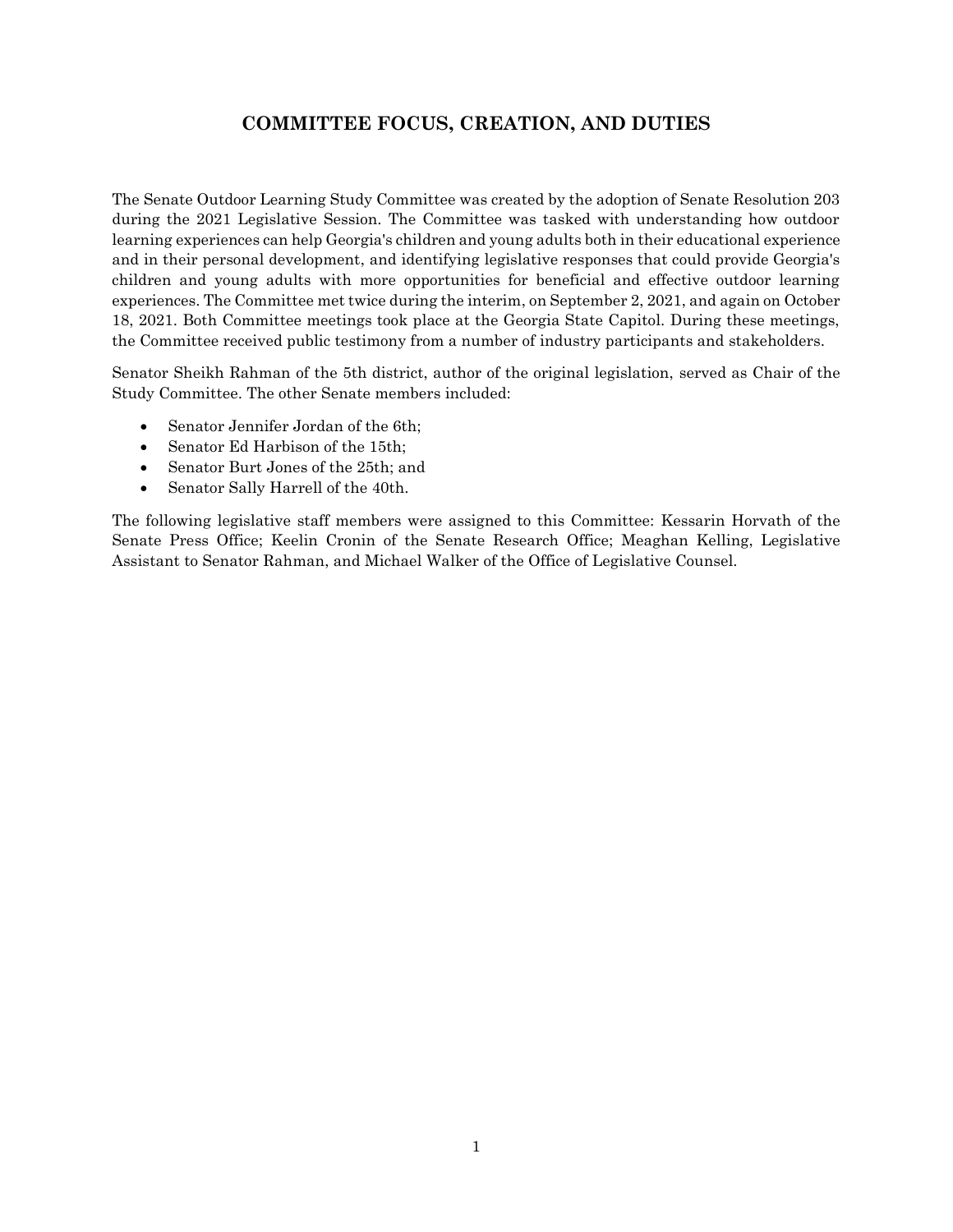### **COMMITTEE MEETINGS**

### **Meeting 1 - September 2, 2021**

The Committee's first meeting took place at the Georgia State Capitol. This meeting was meant to serve as a primer on and introduction to outdoor learning and its various benefits for both children and educators. Testimony was heard from the following individuals:

- Sarah Milligan Toffler, President & CEO of the Children & Nature Network;
- Zipa Vokhiwa Professor, Mercer University and Co-Chair of the Council on Outdoor Learning;
- Suzannah Koilpillai Vice President of Growth and Partnerships, OutTeach;
- Daryll Haddock Chair of ECO and Program Director of Outdoor Activity Center, West Atlanta Watershed Alliance;
- Laurene Hamilton Vice President of Programs, Greening Youth Foundation;
- Jacki Harp REI;
- Randy DuTeau Sports Strategies;
- Durrell Smith Founder, Minority Alliance and Gun Dog Notebook;
- Ashley Rouse Director of Project Learning Garden & Project Giving Gardens of the Captain Planet Foundation;
- Sean Splawski Teacher, Mableton Elementary, Cobb County Public Schools; and
- Karan Wood Executive Director of the Environmental Education Alliance.

Chairman Rahman opened the meeting by discussing the drastic changes to Georgian life as a result of the pandemic. He stated that outdoor learning is being used in several states across the country as a method to get students back to safe, in person learning. According to Senator Rahman, although outdoor activities creates 1.8 billion dollars in tax revenue, participation is declining.

Sarah Milligan-Toeffler, President and CEO of the Children and Nature Network (CNN), testified that on average, children spend as little as 10 minutes per day outside, which results in negative impacts on their health. Children who play outdoors are more active and physically fit than those who do not, and recent studies have shown a 20 percent increase in nearsightedness and myopia for children who do not get adequate outdoor exposure. Although adults have turned to parks and green space during the pandemic, outdoor time for children has actually decreased as a result of online home instruction for school work and parents working from home. Ms. Milligan-Toeffler also discussed the benefits to outdoor play, which includes problem solving skills, increased self-esteem, and a sense of agency. It also increases academic performance, especially for those children who already have barriers to academic success.

Sen. Harbison asked Ms. Milligan-Toeffler about the impact the growth of computer gaming has on kids staying indoors. Ms. Milligan-Toeffler indicated that gaming does impact the amount of time children spend outside, but it is less about one particular cause than it is about the combination of all the origins of screen time such as phone usage and online schooling. The more high tech society becomes, the more nature we need. She believes the biggest current issue is the lack of safe, comfortable outdoor space.

Zipa Vokhiwa, a Professor at Mercer University and Co-Chair of the Council on Outdoor Learning, explained that everything being equal, outdoor learning is not only about changing the setting but about changing the way students learn to a more engaging learning process. This results in higher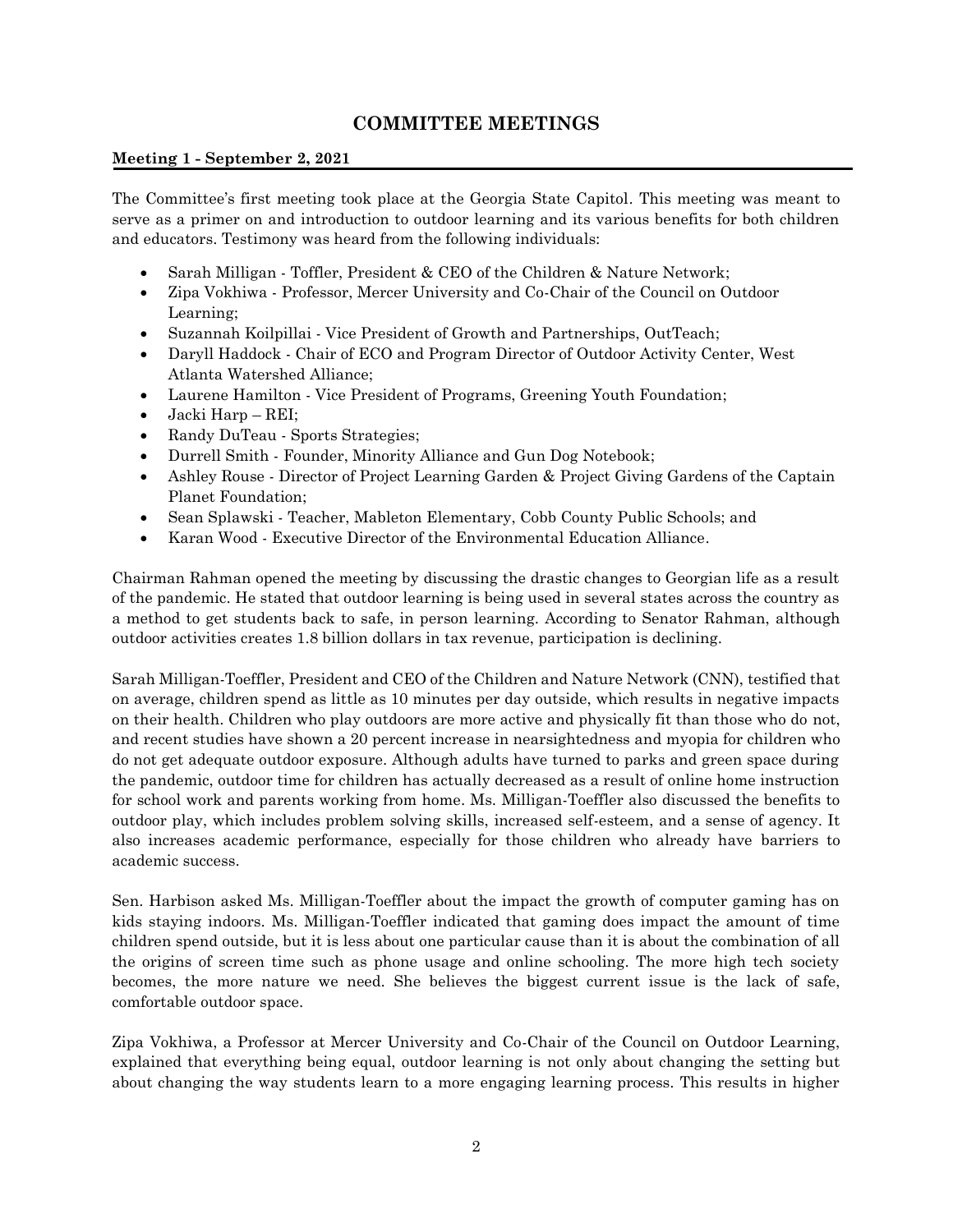test scores and better understanding for the students. Outdoor learning in these engaging environments builds confidence and assists with professional development.

Sen. Harrell asked whether the state would benefit from having college degrees in this area, and whether higher education programs already exist to that extent. Professor Vokhiwa explained that there is no designated outdoor learning degree, however, environmental science degrees involve the outdoors in their curriculum. He also stated that the education program at Mercer University encourages teaching outdoors.

Suzannah Koilpillai, Vice President of Growth and Partnerships at OutTeach testified about transforming STEM science education in the country. Ms. Koilpillai stated that without engagement in STEM sciences, children are unlikely to be interested in STEM careers. She also addressed the underrepresentation of women, persons of color, and rural communities in those fields. Outdoor learning serves as a path to closing these gaps. Only one-third of elementary teachers, however, feel prepared to teach science, and only 38 percent have access to appropriate facilities to do so. Outdoor learning improves that access and generally accelerates learning in all areas. Kids have a very hard time seeing themselves as scientists of any type without the exposure to STEM science education, and outdoor learning is an excellent pathway to achieve broad exposure.

Laurene Hamilton, Vice President of Programs at the Greening Youth Foundation, spoke on a similar subject and emphasized workforce development and diversity. Ms. Hamilton stated that although everyone has the opportunity to become an environmental steward and preserve the history of public spaces, children are much less likely to make such a choice without the knowledge these fields exist. Outdoor learning and engagement from a young age exposes kids to these areas and fosters their interest.

Darryll Haddock, the Program Director of Outdoor Activity Center, West Atlanta Watershed Alliance testified that outdoor learning is a very effective pathway to safe, in person education without the controversy surrounding the masks and vaccines. Another way to elevate outdoor learning is by adding "community science," and local parks and ecosystems to the conversation. In his experience, students thrive on project based, problem solving activities. When those activities involve a problem or a project that impacts their local community, the children get to see immediate positive outcomes from their involvement which increases their investment. Often, students' introduction to these issues is interdisciplinary and intergenerational, furthering their investment in the community as a whole. Mr. Haddock emphasized that exposure to the environmental workforce in this way (which kids may not otherwise know about) is another opportunity to avoid bad outcomes for local youth.

Jacki Harp, Human Resources Business Partner with REI testified regarding outdoor recreation during the pandemic. Due to the stay at home order, REI has observed a trend in increased outdoor recreation for adults and would like that to extend to children. Ms. Harp recommended forest schools<sup>1</sup> as an option to return to in person learning safely. She described her experience with her own child in a forest school, and emphasized the importance of informing young children about outdoor career options through similar experiences.

Randy DuTeau, VP of Community Strategy & Development at Sports Strategies testified about the economic benefits of outdoor sports and tourism. Mr. DuTeau stated that even during economic downturn, people continue to travel in order to take part in and watch sports and other outdoor

l

<sup>&</sup>lt;sup>1</sup> Forest schooling is an outdoor education delivery model in which students visit natural spaces to learn personal, social and technical skills. For more information, visi[t https://forestschoolassociation.org/what-is-forest-school/.](https://forestschoolassociation.org/what-is-forest-school/)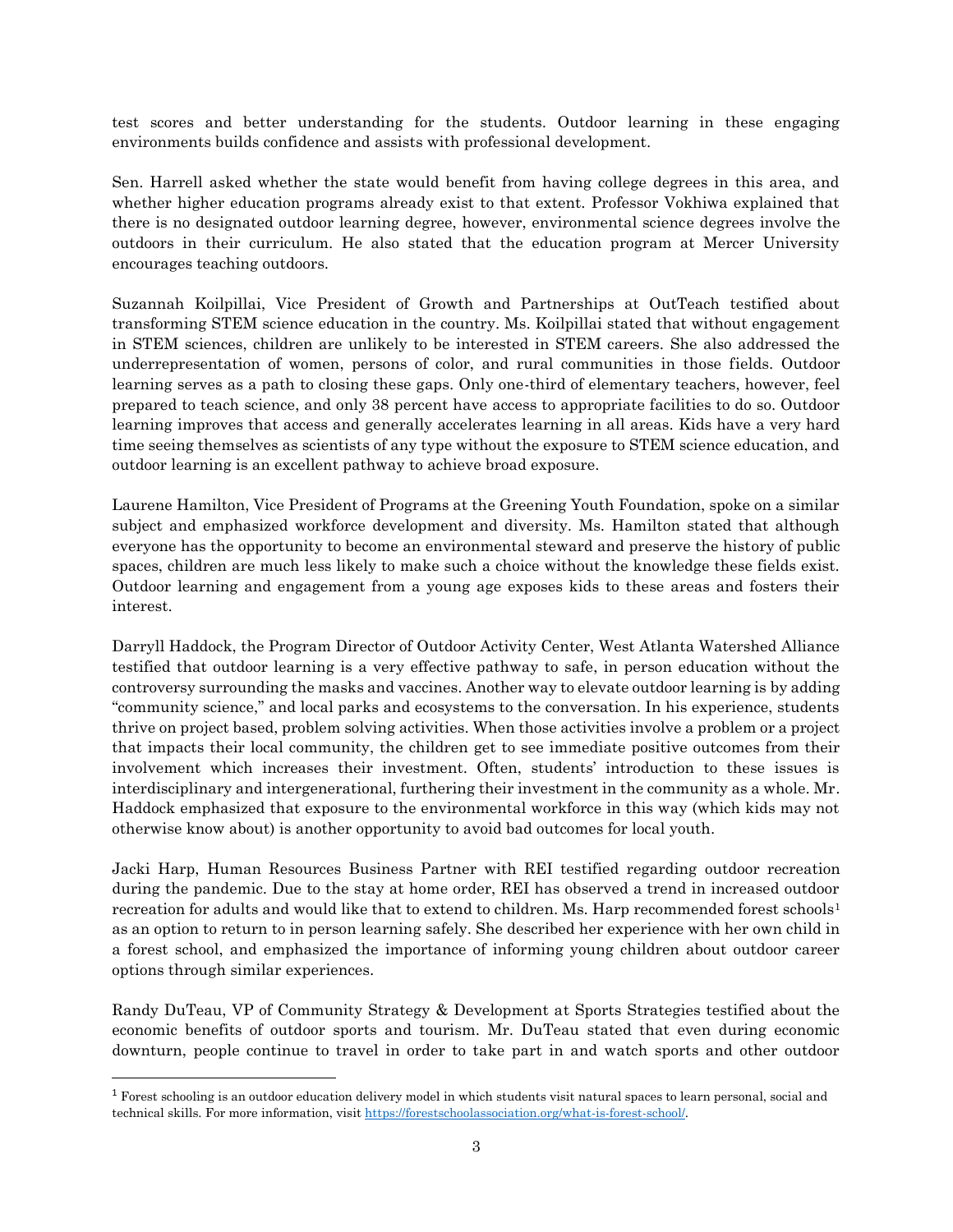activities. He emphasized the importance of exposure to natural areas while involved in sports activities.

Durrell Smith, founder of the Minority Outdoor Alliance, testified regarding the impact of educating kids outdoors. He had three specific points: 1) Outdoor learning makes sense both pre and post Covid. It improves educational outcomes, and opens kids up to numerous different job opportunities. He used himself as an example of someone who fostered a relationship with nature as a child and created his own job when he saw a gap that needed to be addressed. 2) Currently, kids are spending 90 percent of their time indoors, mostly in front of a screen. This negatively impacts both their physical and mental well-being. 3) In addition to the positive impact on students, outdoor learning positively benefits educators. When educators are outdoors teaching, they also reap the stress-relieving benefits which leads to less burnout.

Ashley Rouse, Director of Project Learning Garden & Project Giving Gardens of the Captain Planet Foundation, testified on the benefit of community gardens and gardening generally for children. Outdoor learning labs which focus on growing food connects kids to the origin of their food. These kids are more likely to try different fruits and vegetables if they are grown from seeds they plant. This phenomenon snowballs to grow a community of adults who see the benefit of eating fresh, local foods and who are environmental stewards. She reiterated Ms. Milligan-Toeffler's sentiment and stated that the more high tech society becomes, the more we need to ground ourselves in nature.

Sean Splawski, a teacher at Mableton Elementary testified about his success with engaging kids outdoors and the positive effects he has seen. Mr. Splawski stated that in addition to the Covid pandemic, the United States is also facing a childhood obesity pandemic. In the past year, the country saw a 9.5 percent increase in childhood obesity, resulting in 45 percent of five to eleven year old children now obese. His passion for outdoor learning is rooted in this problem, and he established the school garden to combat it. He has personally seen his students work towards better grades and better health as a result, and would like to see increased outdoor engagement implemented throughout the state.

Karan Wood, Executive Director of the Environmental Education Alliance, closed the meeting by describing different organizations and institutions across Georgia which are involved in getting children outside and engaged in outdoor, project based learning, including the Elachee Nature Center, the Fernbank Museum, the Paidaea School, and High Meadows. She emphasized this outdoor learning was possible because the teachers and instructors realized the benefits of outdoor learning and had the ability to implement it. She stated the challenge is bringing this outdoor learning to kids all across Georgia, and she appreciated the investment of the Committee in this topic.

#### **Meeting 2 - October 18, 2021**

The Committee held its second meeting at the Georgia State Capitol to explore different options for increasing access to outdoor learning across the state. Testimony was heard from:

- Jeff Turner, Georgia College and State University Associate Professor of Outdoor Learning;
- Marc Berejka, REI Director of Government Affairs;
- Katherine Moore, President of the GA Conservancy;
- Karen Garland, Co-Chair of Council of Outdoor Learning;
- Charmaine Godley, Children and Nature Network;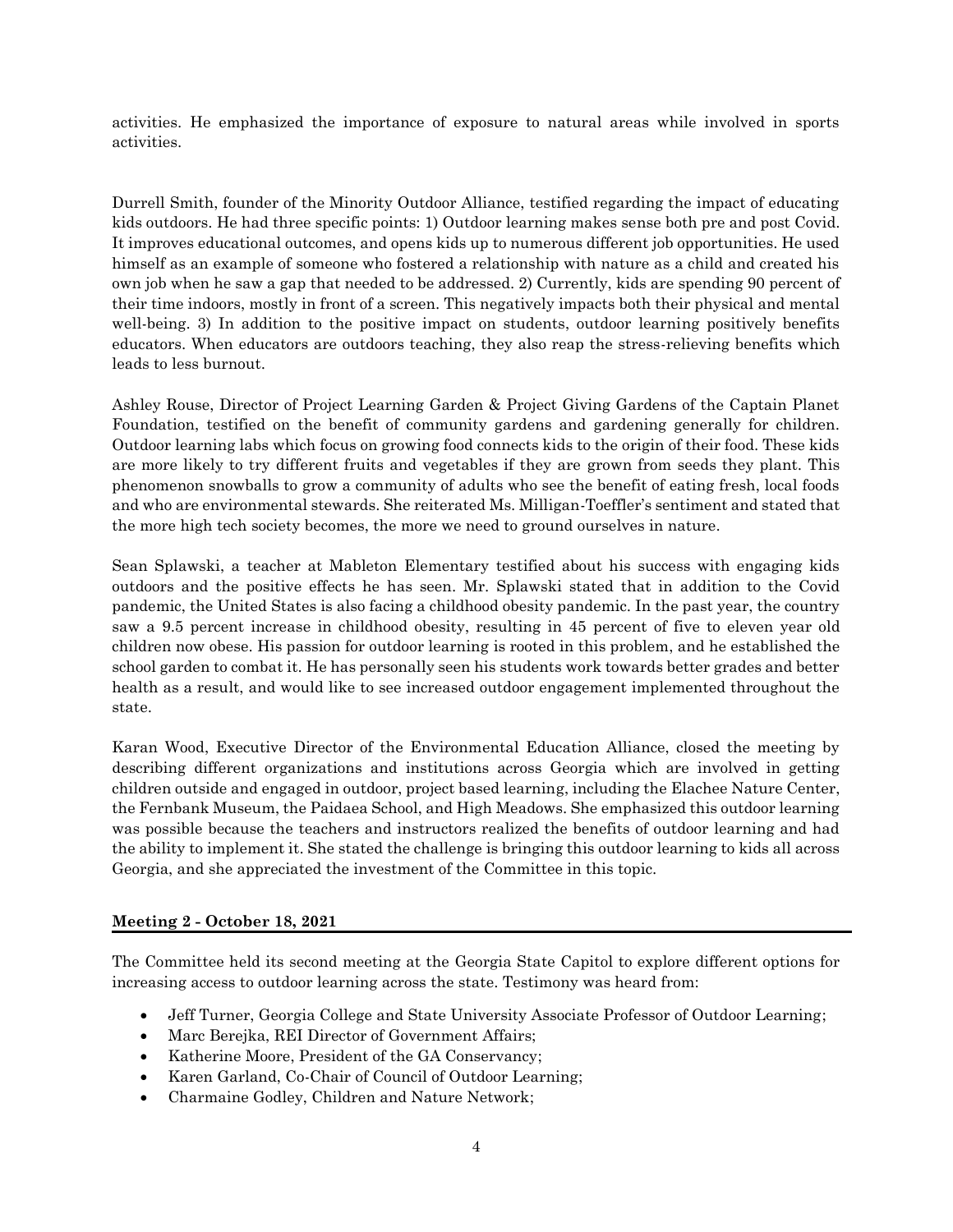- George Dusenbury, Southern Hub Director for the Trust For Public Land; and
- Karan Wood, Executive Director for the Environmental Education Alliance.

Senator Rahman opened the meeting by briefly recapping his visits to sites around the state involving outdoor learning and nature engagement, and the site visits attended in the morning before this meeting took place. He was very impressed with what he has seen so far in places like the Elachee Nature Center in Gainesville, Georgia.

Professor Jeff Turner, a Georgia College and State University Associate Professor of Outdoor Learning, discussed his ideas for ways to increase access to outdoor learning. As background, he pointed out that there is currently no outdoor professional credential. Instead, most outdoor professionals are self-taught, and he wants to focus on ways to support practitioners with additional training. Many colleges and universities in Georgia have teaching programs, however, outdoor learning is not a major focus of these programs. Regarding outdoor specific degree programs, there are two available in public institutions (a minor in outdoor education at Georgia College and a program in outdoor recreation at Georgia Southern) and two in private institutions (outdoor leadership and education at Toccoa Falls College, and outdoor study at Young Harris College). Professor Turner would like to more explicitly focus on outdoor learning in teaching programs, create rewards for utilizing outdoor learning, and implement greater support and interconnectedness between private organizations working towards these goals.

Senator Harrell asked Professor Turner to explain the difference between environmental science degrees and outdoor learning degrees. Professor Turner stated that environmental science degrees are focused more on the traditional science of discovery. These degrees have very little emphasis on advocacy or methods for conveying that science to laymen or children. Senator Rahman was interested in the enrollment size of the outdoor education minor at Georgia College. Professor Turner said in the most recent year, 12 students graduated with the minor, due partially to the fact that minors don't have the same visibility that majors do.

Marc Berejka, Director of Government Affairs at REI, testified regarding the utility of creating an Office of Outdoor Recreation. These offices have proven to be very valuable in other states to stitch together government offices in best optimizing the states' natural resources and assets. Especially in a state like Georgia with such a broad range of natural environments, an office which breaks down silos between different agencies and organizations to more efficiently emphasize the outdoor space in this state could be highly useful.

Katherine Moore, President of the Georgia Conservancy, also testified on the creation of a state level Office of the Outdoors to elevate the opportunity the outdoors represents to a state level. Currently, there are 17 states with an Office of Outdoor Recreation and three have Outdoor Recreation Task Forces. She emphasized the importance of the outdoors for Georgia's economy, pointing out that the direct effect of the film industry amounted to \$4 billion dollars of consumer spending annually, while outdoor recreation amounts to \$27.3 billion dollars in consumer spending annually. Further, more jobs in Georgia depend on outdoor recreation than the auto industry. A state level office would serve to further optimize this industry and create even more economic opportunity for the state surrounding the outdoors.

Senator Rahman asked about the difference between an Outdoor Task Force and an Office of Outdoor Recreation. Ms. Moore stated that the task forces are states which had a state level entity to work on similar issues as an Office of Outdoor Recreation, but those states had not fully funded or designated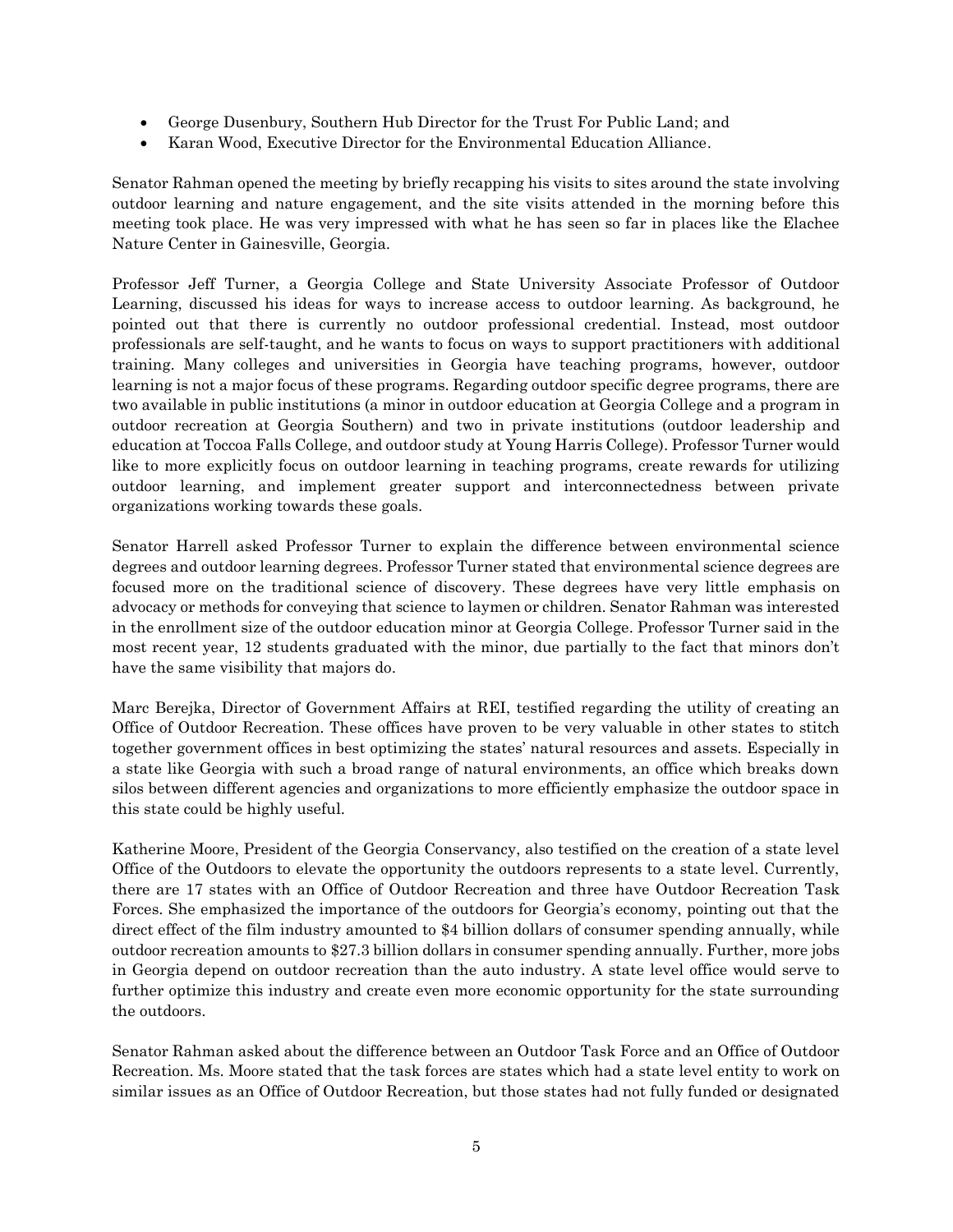these task forces as offices. Senator Rahman was also interested in whether any states have an Office of Outdoor Education specifically. Ms. Moore was not aware of any, but that Georgia has an opportunity to create a more holistic and inclusive office different from those in other states.

Karen Garland, Co-Chair of the Council of Outdoor Learning, spoke from the perspective of being a K-5 science teacher. She focused on the value of field trips and outdoor classes, with or without a formal outdoor classroom. Field trips are frequently underfunded, but serve as an important link for students who do not otherwise have the opportunity to experience the outdoors. They present unique opportunities to introduce students to teambuilding, collaboration, and critical thinking in new outdoor environments. She also emphasized that many teachers do not understand the opportunities presented by simply taking a classroom outside – Ms. Garland stated that outdoor classrooms do not require benches or chalkboards. Ms. Garland believes it is important to bring students outside for better learning experiences, either by funding field trips to nature centers or other outdoor excursions or by opening the door of the classroom to take advantage of the surrounding environment.

Charmaine Godley, the Health and Nature Fellow for the Children and Nature Network, testified about the importance of all Georgian children having access to the benefits of nature based outdoor learning, especially those with the greatest need due to societal inequities. She suggests the Committee recommend a statewide outdoor learning needs assessment. Such an assessment would assist the state in evaluating where outdoor investment is most needed. The Southeastern Environmental Education Alliance recently completed a similar analysis which could serve as an excellent launch point for deeper research.

George Dusenbury, the Southern Hub Director for the Trust for Public Land, testified about the importance of access to parks and public land. Initially, Mr. Dusenbury reiterated the earlier suggestion to create an Office of the Outdoors to build healthy communities, enhance opportunities for outdoor learning, and increase rural prosperity. He also suggested schoolyards be redesigned so they are open to the public outside of school hours and include features that schools and communities need. Less than one percent of schoolyards are open to the public, and by redesigning these schoolyards for public use, a park would be within a 10-minute walk of more than 19 million people. Senator Harbison discussed the MLK Outdoor Learning Trail, located in Columbus, Georgia, and described its location and learning stations. He believes this the trail is a tremendous learning opportunity for children.

Karan Wood, Executive Director for the Environmental Education Alliance, stated the importance of engaging every student in regular, meaningful outdoor learning including outdoor learning based curriculum, field trips, and immersive residential outdoor learning programs. To achieve this goal, she suggests creating a grant program that would increase educator capacity, improve learning spaces at schoolyards and nature centers, and fund travel and costs of visiting nature centers or hosting naturerelated programs at school. She also said there should be increased focus on effective planning, leadership, and collaboration between agencies and organizations promoting outdoor learning, which could be facilitated by a state-level Office of the Outdoors.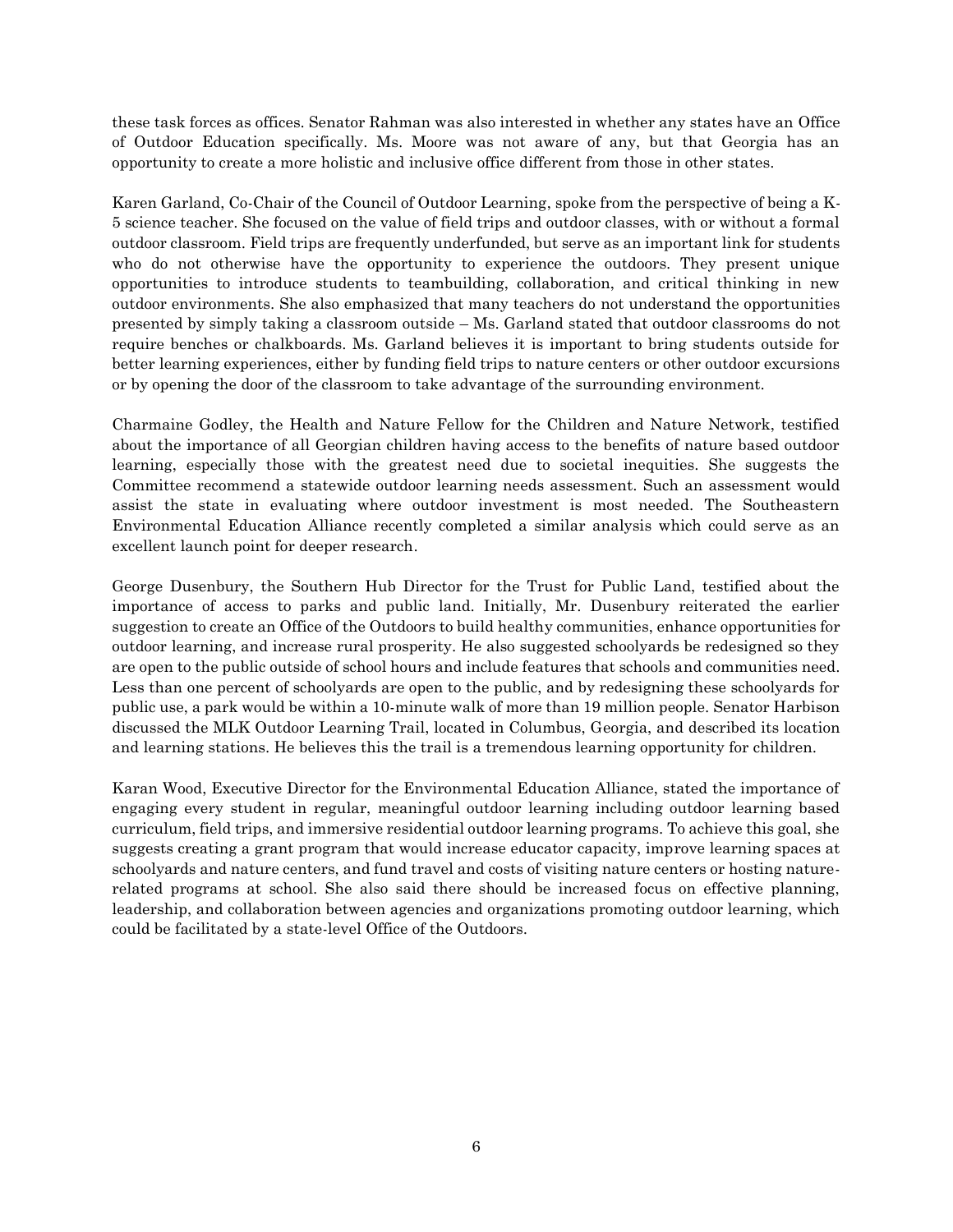#### **FINAL RECOMMENDATIONS**

Through the Committee's process, hearing expert testimony and studying examples of outdoor learning environments both at schools and otherwise, the Committee determined that engagement with the outdoors has an extremely positive effect when implemented both in a school and an extracurricular setting. After substantial discussion and review, the Committee finds a need to emphasize outdoor learning opportunities and generally increase access to the outdoors for both children and young adults. Thus, the Committee recommends the following:

- 1. The Study Committee encourages an explicit focus on outdoor learning in teaching programs, the creation of rewards for educators choosing to utilize outdoor learning, and the implementation of greater support and interconnectedness between private organizations working towards these goals.
- 2. The Study Committee encourages the creation of an "Office of the Outdoors" in order to optimize outdoor learning, engagement, and recreation efforts across state government departments and with non-state partners.
- 3. The Study Committee encourages funding or other support to ensure that each Georgia child participates in regular, meaningful outdoor learning experiences on campus as well as field trips to natural areas, outdoor learning facilities, and/or residential environmental education centers.
- 4. The Study Committee encourages the support of green school ground pilots around the state to evaluate what success looks like in a state wide implementation.
- 5. The Study Committee encourages the creation of a grant program available to both schools and non-profit providers of outdoor learning and environmental education that would increase educator capacity through educator training and teaching supplies, improve learning spaces at schoolyards and nature centers, and fund travel to and costs of visiting nature centers or hosting nature-related programs at school.
- 6. The Study Committee encourages Georgia College & State University to reinstitute the Outdoor Education B.S. degree, to allow faculty to guide students in learning about how to establish new outdoor recreational outlets, thus leading to job and industry growth.
- 7. The Study Committee encourages the inclusion of an ongoing program similar to "The MLK Jr. Outdoor Learning Trail," in Columbus, Georgia, in student's curriculum statewide. Students should have the opportunity to engage in nature, civics, and gardening as a result.